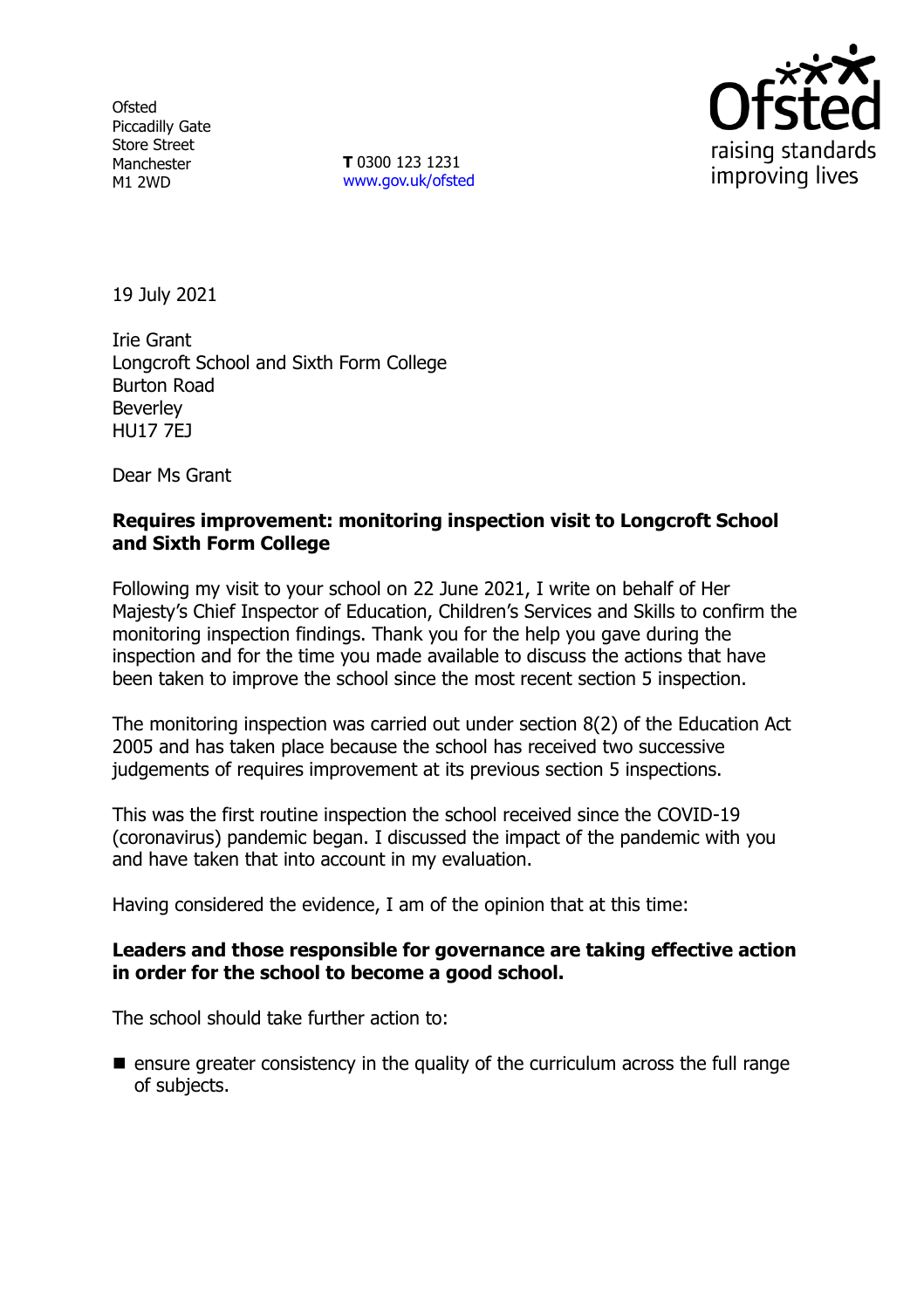

# **Context**

School leaders have continued to improve the quality of the curriculum, and the provision for pupils with special educational needs and/or disabilities (SEND). Some of the planned improvements have been slowed down by the impact of COVID-19.

## **Main findings**

Leaders and governors have maintained a focus on school improvement since the previous inspection. The areas for improvement, raised by inspectors in January 2020, are being addressed. The school's improvement plans identify the right priorities. COVID-19 came very soon after the previous inspection and has interrupted progress.

In September 2020, a new key stage 3 curriculum was introduced. Most subjects now have effective curriculum plans in place. However, not all of these subject plans are at the same stage of development. Some of the most effective curriculum planning is in mathematics, science and history. You acknowledge that there is further work to do to achieve consistency.

COVID-19 has also prevented you from delivering the curriculum in the way that you would like to. Part of your curriculum plan includes practical work and learning outside the classroom. These activities have been curtailed.

The mathematics curriculum is effective. Teachers have thought carefully about the order in which concepts are taught. They check what pupils know from previous lessons before teaching new material. Teachers model how to complete mathematics calculations to solve problems. Pupils then practise. The teacher checks for misconceptions and then corrects them. This means that pupils develop their understanding before moving on to more challenging mathematical procedures.

The history curriculum is effective because some key ideas run through the curriculum like a thread. Teachers think carefully about what knowledge is needed, so that pupils understand key themes such as war or protest. The history curriculum develops a strong sense of the place of Britain within world history. Pupils then examine key ideas such as change, cause and consequence. Pupils gave clear examples of how teachers are helping to make their learning stick.

The effective work that has taken place in subjects such as mathematics, science and history needs to be firmly established in other subjects, which are less advanced with their curriculum development.

The way in which pupils with SEND are supported has improved. During the inspection, I saw some examples of this. In history, for example, teachers use word banks and model answers to help pupils to write at length and in depth. Staff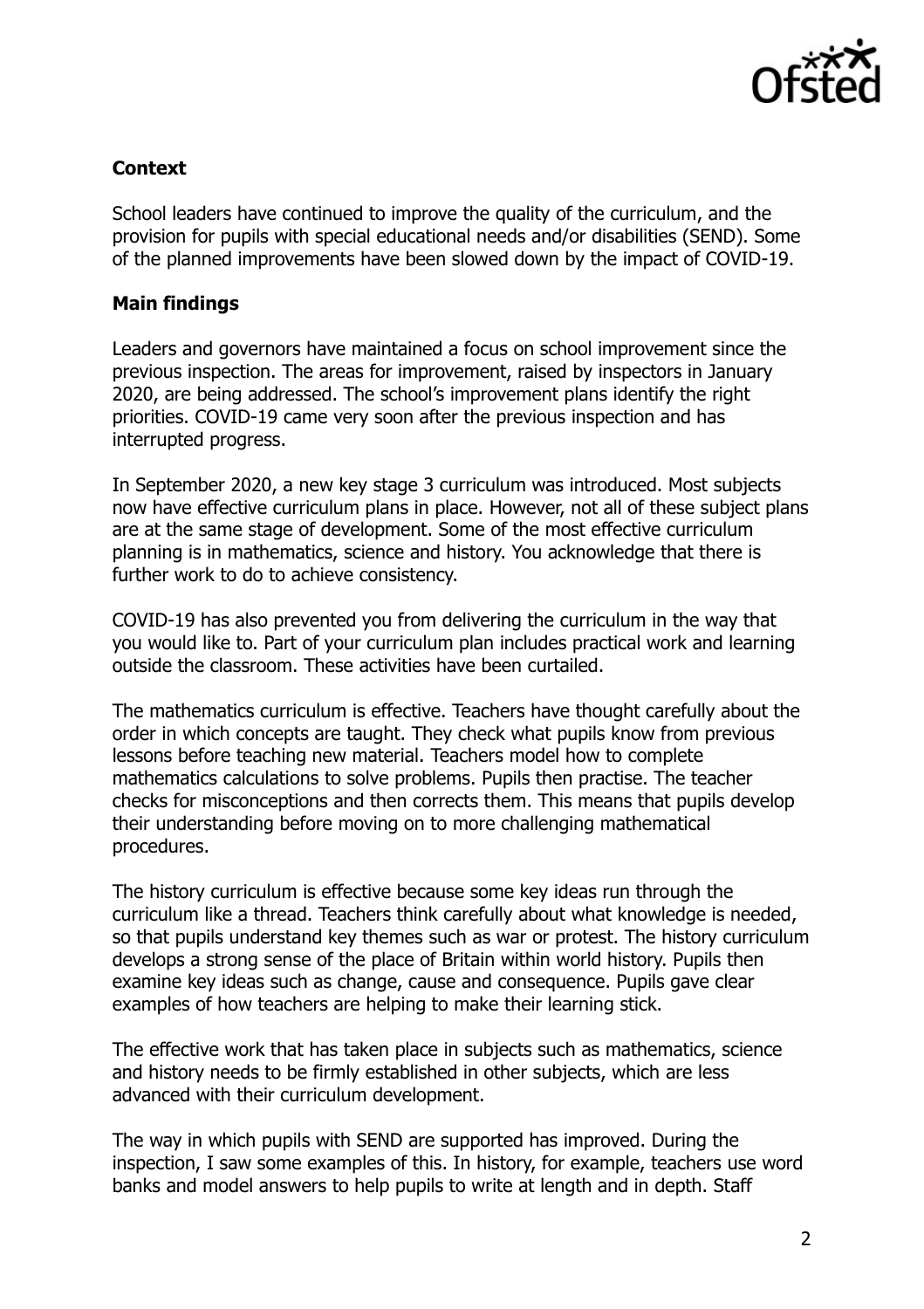

training has taken place to help teachers to support pupils with SEND. Staff spoke confidently about the impact of this training. Teachers now have access to pupils' individual support plans. Three staff are currently undertaking further specialist SEND training. These measures are strengthening the provision for pupils with SEND.

You recognise that not all pupils arrive at secondary school fluent in reading. Every pupil is assessed for reading on entry to the school. You have developed a reading strategy to provide more support for weaker readers. Some staff have been trained to support pupils with phonics. You have invested in books and expanded the role of the school library and librarian.

Governors understand the school and its place in the community. They hold school leaders to account. They have paid particular attention to improving the provision for pupils with SEND by having a specific working group. Governors carefully monitor the school's improvement plans and the effectiveness of the external support which leaders receive.

The majority of parents say that their children are happy and safe at the school. They are pleased with the range of subjects and extra-curricular activities available. However, some parents would like more information about what their children will learn, and more emphasis on personal development. The majority of staff believe that the school is improving. However, some staff feel that more could be done to support their professional development and to manage workload.

## **Additional support**

The school is drawing on support from a local trust. This has allowed subject leaders to collaborate in developing the curriculum. The trust has provided additional leadership capacity. This support is bringing about change and it is effective.

## **Evidence**

During the inspection, I met with you and other senior leaders. I also met a number of subject leaders. We discussed the actions taken to improve the school since the last inspection. I undertook lesson visits in mathematics, science and history. I met a group of pupils to discuss behaviour and learning. I held discussions with members of the governing body. I looked at curriculum plans and the school's improvement plans.

I considered 154 responses to the Ofsted Parent View questionnaire and 63 responses to Ofsted's staff questionnaire.